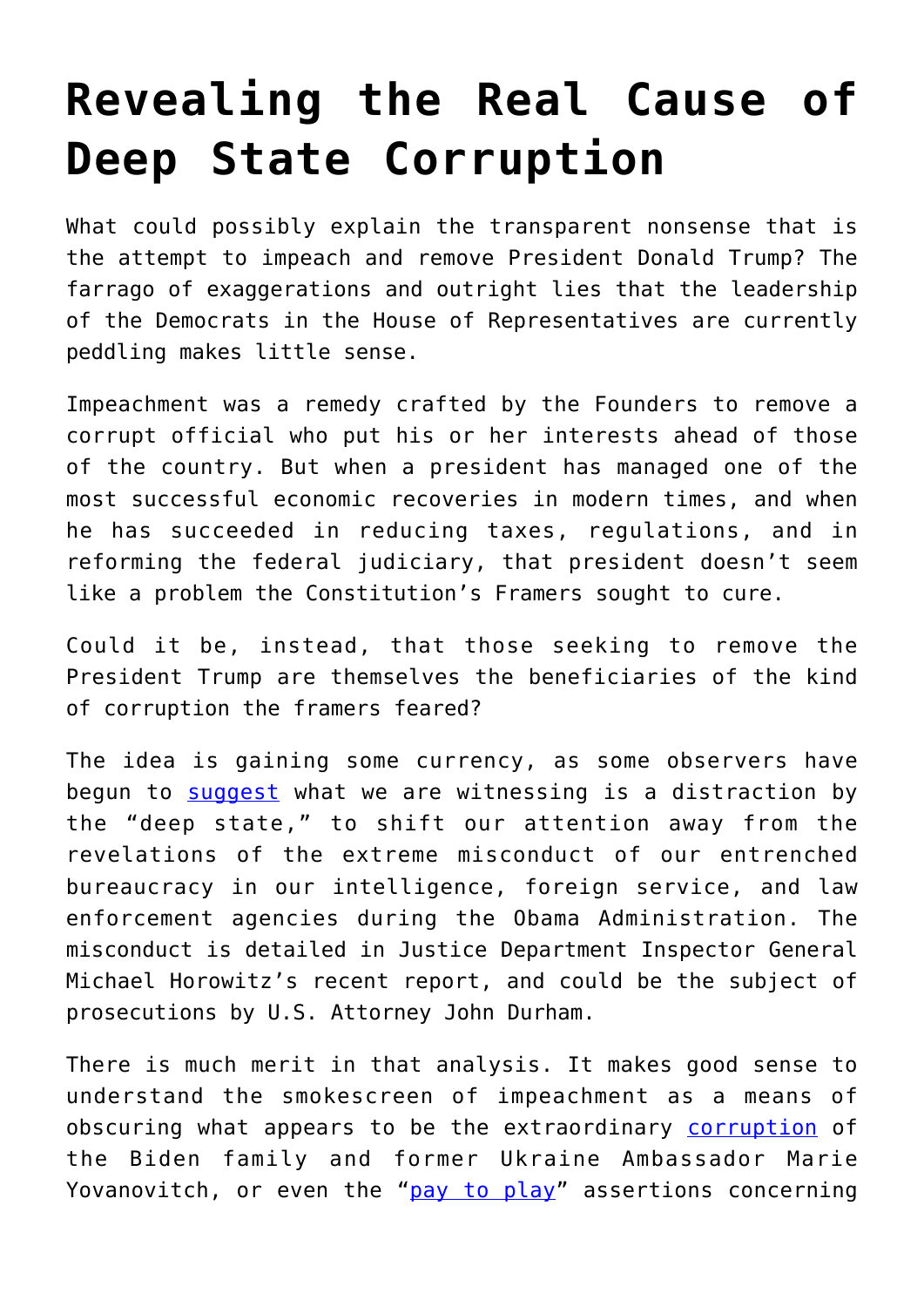the Clinton Foundation, the concealing of which is the best explanation for Hillary. Clinton's shenanigans regarding her "home brew" server were used to shield her misconduct from public view.

If, as President Trump [maintains,](https://twitter.com/realdonaldtrump/status/1179862105945542656?lang=en) he is the sworn enemy of such corruption, it certainly would make sense for those who have benefited and continue to benefit from a misuse of the power and largesse of the federal government to fight him tooth and nail.

Punishing such corruption would be reason enough to support Republicans, if they are sincere in their effort to do this. But understanding a deeper cause of the rot that has beset our national government is also necessary.

What makes it possible for House Speaker Nancy Pelosi (D-Calif.), Rep. Jerry Nadler (D-N.Y.), and Rep. Adam Schiff (D-Calif.) to claim they are protecting the Constitution? The Constitution they purport to be safeguarding bears no relationship to the original understanding of the actual document.

How can Pelosi refuse even to transmit the articles of impeachment to the Senate unless Majority Leader McConnell permits Democrats to implement Senate proceedings, such as the calling of witnesses who did not appear in the House, or provides her assurances of "fair play," such as were denied President Trump in the House's hearings?

How could this strategy be something [concocted](https://www.huffpost.com/entry/laurence-tribe-donald-trump-impeachment_n_5dfc7709e4b05b08bab3193a) by liberal Harvard law professor Laurence Tribe? How could other purportedly respected liberal law professors such as Noah Feldman and Pamela Karlan support the transparently absurd impeachment theories of the House Democrats?

Could it be that the explanation for this is also something of an answer to the question of why so many Democrat officials of blue state cities are emboldened to defy our immigration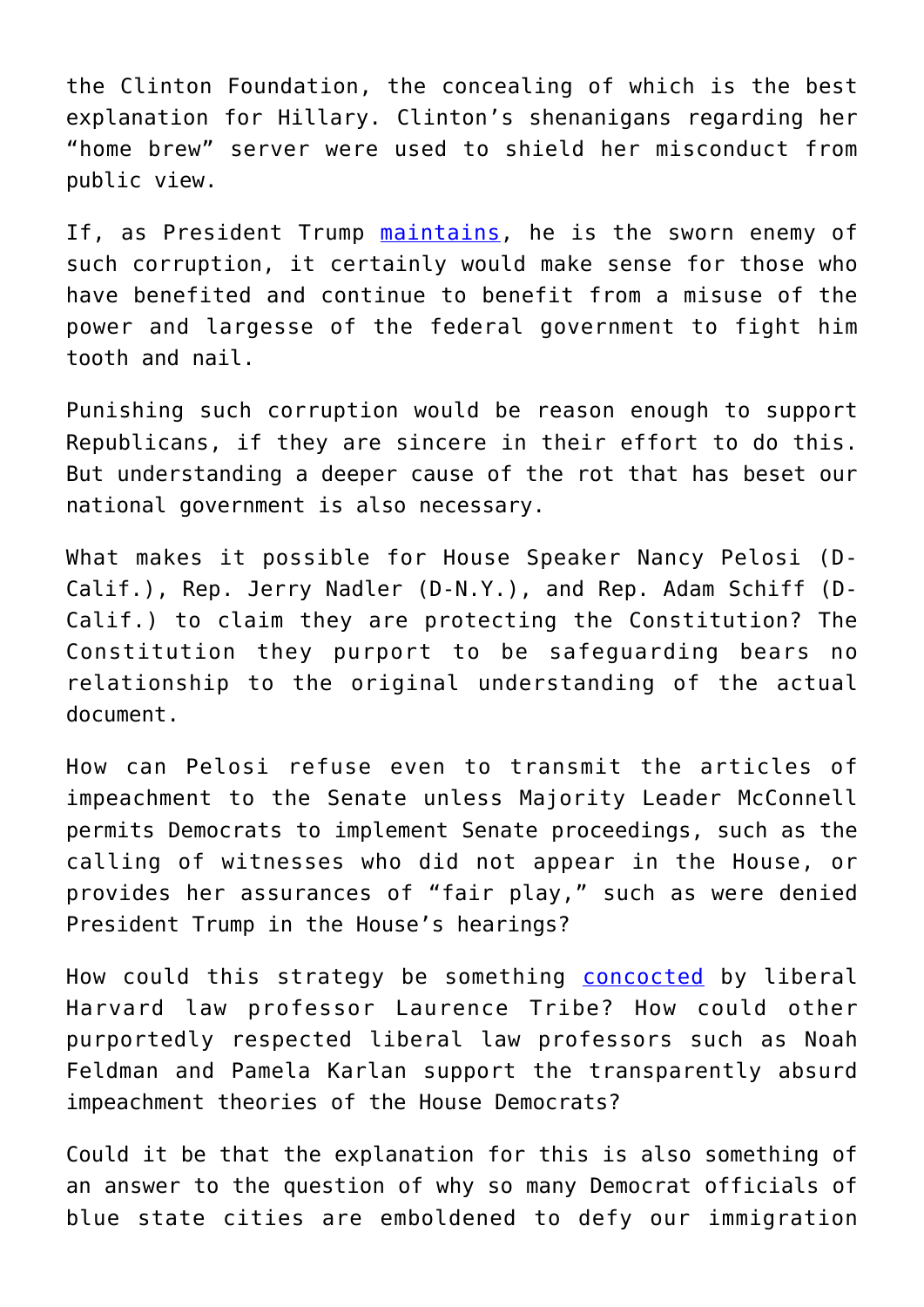restrictions, or why blue state officials believe they can ignore the federal government's laws on cannabis, or even the Constitution's Second Amendment protection of the right to bear arms?

Is there a parallel between Pelosi's flaunting of the Constitution and its structure and President Barack Obama's [decision](https://www.heritage.org/immigration/commentary/daca-unconstitutional-obama-admitted) that he could implement DACA without the benefit of federal legislation?

What is it that has made the federal Constitution so plastic, that has empowered so many Democrats – many of them educated at our finest law schools – to believe that the clear constitutional provisions regarding the separation of powers and the limitations on the federal government could be ignored?

We are, it would seem, reaping the harvest of the seeds sown by the New Deal and the Warren Court, by *Roe v. Wade*, by *Obergefell v. Hodges*, and by a jurisprudence embraced by [our elite law schools](https://www.amazon.com/Law-Professors-Centuries-Shaping-American/dp/1634590457/ref=sr_1_1?crid=1BPEC7ZOF6UZA&keywords=law+professor+three+centuries+of+shaping+american+law&qid=1577450999&s=books&sprefix=law+professors+%2Cstripbooks%2C154&sr=1-1) in the course of the last two generations. Those cases, and the law professors who approved of them, and the law students they educated, came to believe that our Constitution was outmoded, and that it was the job of enlightened jurists and jurisprudence to amend it without the benefit of Article V.

On the theory that the Constitution's framers supported slavery and the deprivation of the franchise to women, it is no surprise that some frank justices such as *Ihurgood* [Marshall,](https://www.latimes.com/archives/la-xpm-1987-05-07-mn-4540-story.html) could argue that deference was simply not due the original understanding of that document. The abandonment of that deference, then, is what led to the court essentially rewriting the 14th Amendment to let it advance the policies it favored. These grievances with the original document, they argued, permitted them to [make new constitutional law](https://www.amazon.com/Government-Judiciary-Studies-Jurisprudence-Legal-dp-0865971447/dp/0865971447/ref=mt_paperback?_encoding=UTF8&me=&qid=1577452028) and to reallocate the constitutional responsibilities between the state and federal governments.